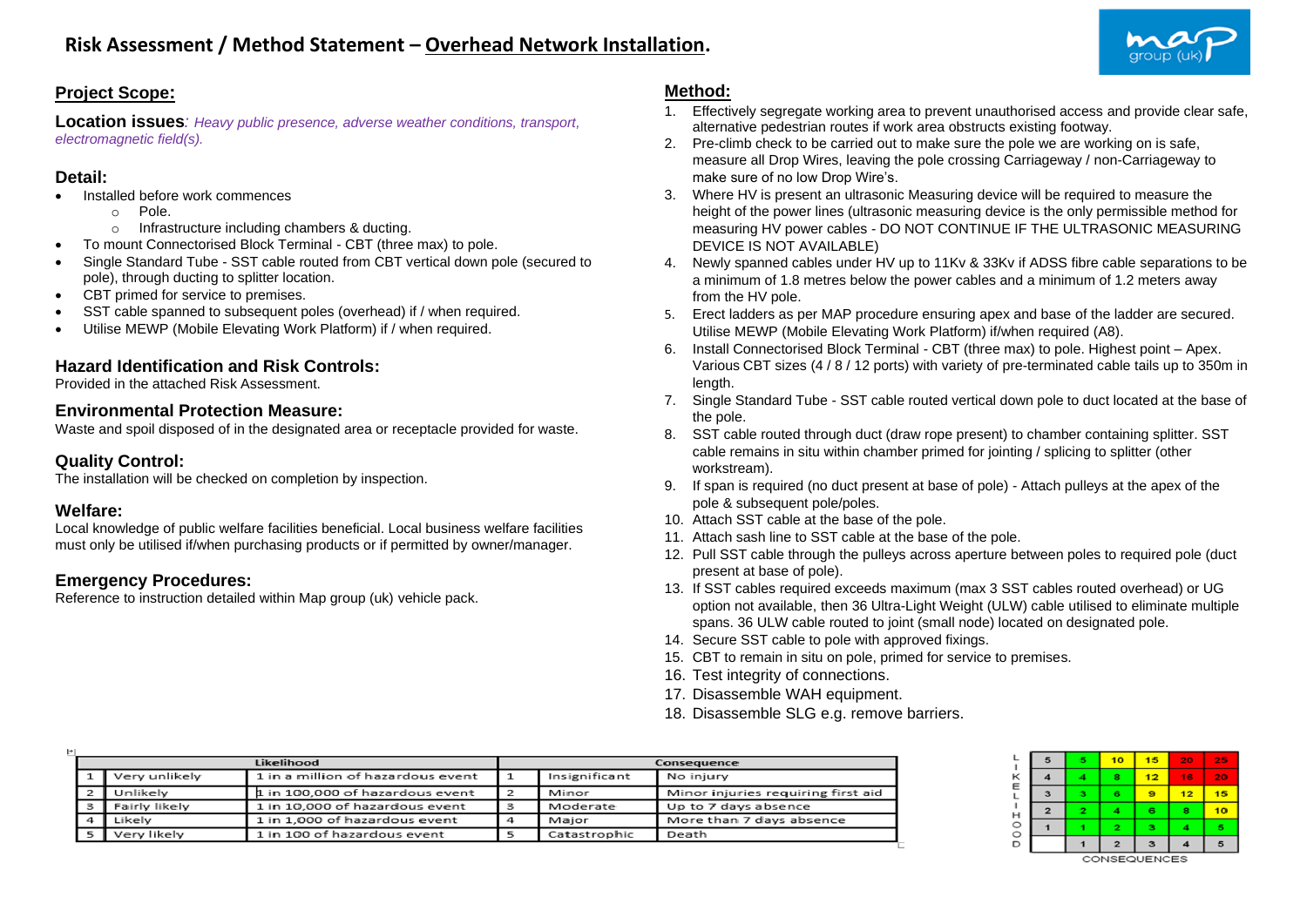|          | <b>Location / Activity</b><br>Hazard                                                                      | ⋗<br>❖                                                   | Who might be harmed,<br><b>Controls</b><br><b>The Hazardous Event</b>                          |                                  |                                                                                                                                                                                                                                                                                                                                                                                                                                                               | <b>Risk Rating</b> |              |             |
|----------|-----------------------------------------------------------------------------------------------------------|----------------------------------------------------------|------------------------------------------------------------------------------------------------|----------------------------------|---------------------------------------------------------------------------------------------------------------------------------------------------------------------------------------------------------------------------------------------------------------------------------------------------------------------------------------------------------------------------------------------------------------------------------------------------------------|--------------------|--------------|-------------|
|          |                                                                                                           |                                                          | <b>The Consequences</b>                                                                        |                                  |                                                                                                                                                                                                                                                                                                                                                                                                                                                               |                    | $\mathsf{C}$ | $\mathbf R$ |
| $\Omega$ | Carriageway /<br>removing equipment<br>from vehicle.<br>Traffic.                                          | ➤<br>❖<br>⅄                                              | Technician(s).<br>Impact from passing vehicle.<br>Catastrophic.                                | 1.<br>2.                         | Vehicle to be parked with side door (access to cargo hold) adjacent to the<br>footway.<br>Mandatory high-visibility clothing to be worn at all times.                                                                                                                                                                                                                                                                                                         | 1                  | 5            | 5           |
| $\circ$  | Cellular sites /<br>Electromagnetic field<br>(EMF) masts.<br>Non-ionising radiation.                      | $\blacktriangleright$<br>❖<br>ᄉ                          | Technician(s).<br>Exposure to optical radiation.<br>Major illness.                             | 1.                               | Technician training - RF Hazard Awareness.                                                                                                                                                                                                                                                                                                                                                                                                                    | $\mathbf{1}$       | 5            | 5           |
| O        | Installation of CBT /<br>SST cable to pole.<br>Working at height.                                         | ➤<br>❖<br>▲                                              | Technician(s).<br>Fall from height.<br>Catastrophic.                                           | 1.<br>2.<br>3.<br>4.<br>5.<br>6. | Specific training on pole work / working at height (A8/SA001).<br>Work area secured with barriers below working at height activity.<br>Use of FPE (harness / pole belt / lanyard).<br>Regime of thorough examinations.<br>Refresher training at 3 yearly intervals.<br>Anemometer & training provided on utilising equipment.                                                                                                                                 | $\mathbf{2}$       | 5            | 10          |
| $\circ$  | Installation of SST<br>cable to pole &<br>subsequent poles.<br>Tools & equipment<br>being used at height. | $\blacktriangleright$<br>$\blacktriangleright$<br>❖<br>⅄ | Technician(s).<br>General public.<br>Equipment / tooling falling from height.<br>Catastrophic. | 1.<br>2.<br>3.<br>4.<br>5.<br>6. | Specific training on pole work / working at height (A8/SA001).<br>Work area secured with barriers below working at height activity.<br>Use of FPE (harness / pole belt / lanyard).<br>Regime of thorough examinations.<br>Refresher training at 3 yearly intervals.<br>Anemometer & training provided on utilising equipment.                                                                                                                                 | 1                  | 5            | 5           |
| $\circ$  | Operation of MEWP<br>(Mobile Elevating<br>Work Platform).<br>Working at height.                           | $\blacktriangleright$<br>$\blacktriangleright$<br>❖<br>⅄ | Technician(s).<br>General public.<br>Fall from height.<br>Catastrophic.                        | 1.<br>2.<br>3.<br>4.<br>5.<br>6. | Specific training on operating MEWP / working at height. (IPAF Training) including<br>rescue training and completion of the Written On-Site Handover Grounsperson<br>Document.<br>Use of FPE (specific harness / lanyard).<br>Work area & vehicle secured with SLG below working at height activity.<br>Refresher training at 3 yearly intervals.<br>Regime of thorough examinations / inspections.<br>Anemometer & training provided on utilising equipment. | $\mathbf{2}$       | 5            | 10          |
| $\circ$  | Testing of equipment<br>(CBT). Highest point -<br>Apex.<br>Working at height.                             | ➤<br>❖<br>$\blacktriangleright$                          | Technician(s).<br>Fall from height.<br>Catastrophic.                                           | 1.<br>2.<br>3.<br>4.<br>5.<br>6. | Specific training on pole work / working at height.<br>Work area secured with barriers below working at height activity.<br>Use of FPE (harness / pole belt / lanyard).<br>Regime of thorough examinations.<br>Refresher training at 3 yearly intervals.<br>Anemometer & training provided on utilising equipment.                                                                                                                                            | $\overline{2}$     | 5            | 10          |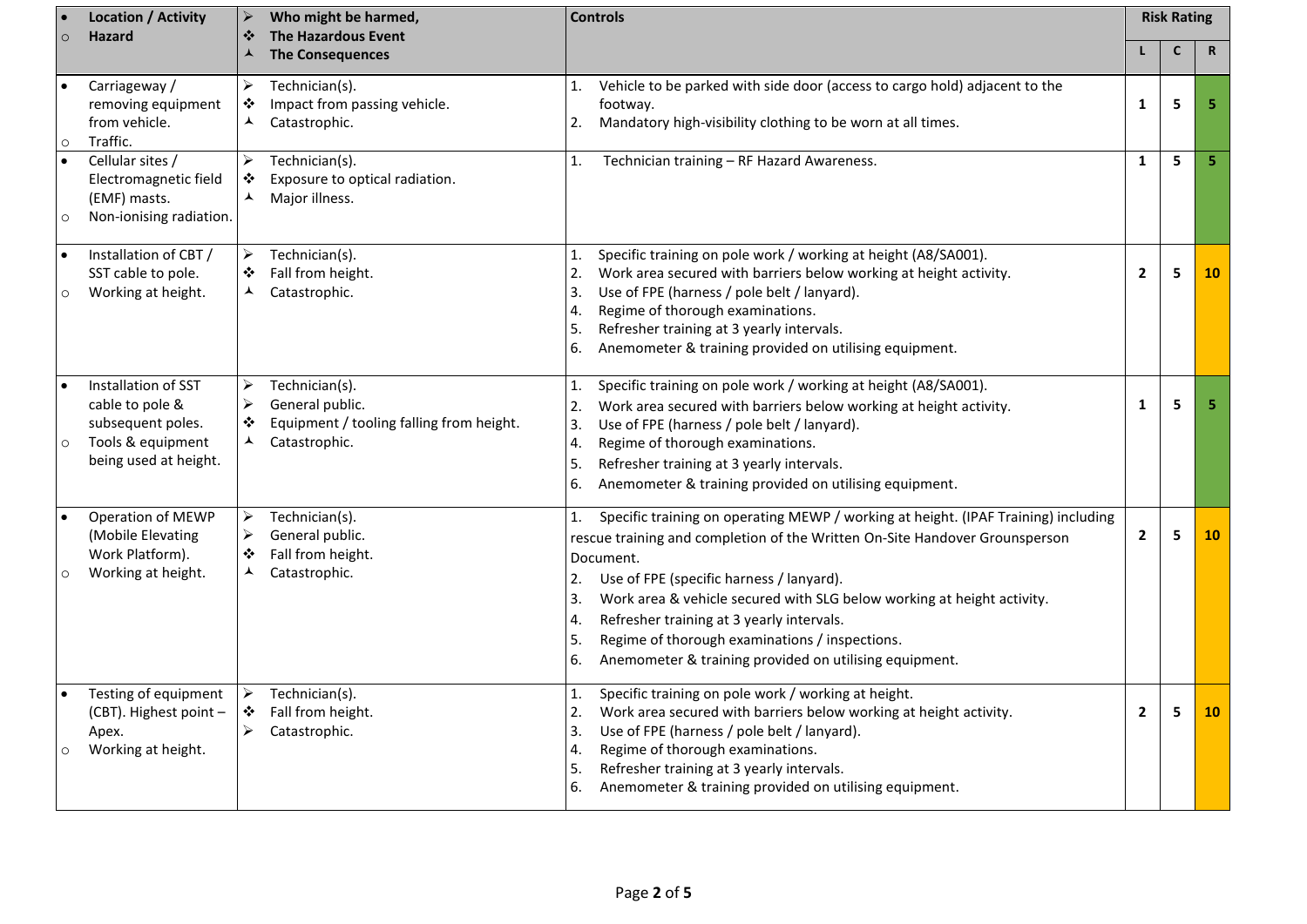| $\overline{\phantom{a}}$ | Location / Activity |                           | Who might be harmed,    | <b>Controls</b> | <b>Risk Rating</b> |          |
|--------------------------|---------------------|---------------------------|-------------------------|-----------------|--------------------|----------|
| $\circ$                  | <b>Hazard</b>       | $\rightarrow \rightarrow$ | The Hazardous Event     |                 |                    |          |
|                          |                     |                           | <b>The Consequences</b> |                 |                    | - 6<br>n |

| $\circ$  | Lifting operations e.g.<br>carrying equipment /<br>tooling.<br>Manual handling.       | ➤<br>❖<br>ᄉ                     | Technician(s).<br>Inappropriate manual handling.<br>Major musculoskeletal injury.        | 1.<br>2.<br>3.             | Manual handling training provided (induction).<br>TBT on manual handling provided at 1-year intervals.<br>Regular refresher training at 3 yearly intervals.                                                                                                                                                                                                                                                      | $\mathbf{2}$ | 4              | 8              |
|----------|---------------------------------------------------------------------------------------|---------------------------------|------------------------------------------------------------------------------------------|----------------------------|------------------------------------------------------------------------------------------------------------------------------------------------------------------------------------------------------------------------------------------------------------------------------------------------------------------------------------------------------------------------------------------------------------------|--------------|----------------|----------------|
| $\circ$  | Pushing / pulling<br>activities e.g. pulling<br>cables.<br>Manual handling.           | $\blacktriangleright$<br>❖<br>▲ | Technician(s).<br>Inappropriate manual handling.<br>Major musculoskeletal injury.        | 1.<br>2.                   | Specific manual handling training provided (technician assessments).<br>Regular refresher training at 3 yearly intervals.                                                                                                                                                                                                                                                                                        | $\mathbf{2}$ | 4              | 8              |
| $\circ$  | Accessing / working on $\triangleright$<br>underground services.<br>Electricity.      | ❖<br>⅄                          | Technician(s).<br>Contact with live conductors.<br>Catastrophic.                         | 1.<br>2.                   | Approved / Insulated tooling.<br>Voltage detection equipment (pen) provided.                                                                                                                                                                                                                                                                                                                                     | $\mathbf{1}$ | 5              | 5              |
| $\Omega$ | Accessing / working on<br>underground services.<br>Gas.                               | ➤<br>❖<br>❖                     | Technician(s).<br>Explosive atmosphere.<br>Oxygen deficient atmosphere.<br>Catastrophic. | $\mathbf{1}$ .<br>2.<br>3. | Calibrated Gas Detection Unit (GDU) provided.<br>Gas testing / monitoring - GDU usage / training provided on induction & at regular<br>intervals - A9/SA002 assessment.<br>Utility provider contact number available on request (supervisor).                                                                                                                                                                    | $\mathbf{2}$ | 5              | <b>10</b>      |
| $\circ$  | Accessing / working on $\triangleright$<br>underground services.<br>Sharps.           | $\bullet$<br>ᄉ                  | Technician(s).<br>Infection.<br>Major illness.                                           | $\mathbf{1}$ .<br>2.<br>3. | Technician training on surveying area / needle stick injuries / discarded sharps /<br>disease & infection - provided on induction & technician assessments<br>(A9/SA002).<br>Sharps hotline number provided to technician on induction & at regular intervals<br>via TBT.<br>Regular refresher training on removal of chamber cover / surveying (sweep) work<br>area via TBT / practical assessments (A9/SA002). | $\mathbf{2}$ | Δ              | 8              |
|          | Accessing / working on $\triangleright$<br>underground services.<br>Venomous insects. | ٠<br>▲                          | Technician(s).<br>Stung / bitten by venomous insect.<br>Minor injury.                    | 1.<br>2.                   | Training / instruction involving: Leaving undisturbed / gathering photographic<br>evidence (insect) / seeking medical advice.<br>Refresher training.                                                                                                                                                                                                                                                             | $\mathbf{1}$ | $\overline{2}$ | $\overline{2}$ |
| $\circ$  | Accessing / working on $\triangleright$<br>underground services.<br>Rodents / Vermin. | $\bullet$<br>▴                  | Technician(s).<br>Infection.<br>Major Illness.                                           | 1.<br>2.                   | Leptospirosis awareness training included on induction & A9/SA002 assessment.<br>Leptospirosis card issued on induction. Instructed that card must be carried at all<br>times.<br>3. TBT on disease /awareness provided at 1-year intervals.                                                                                                                                                                     | 1            | 5              | 5              |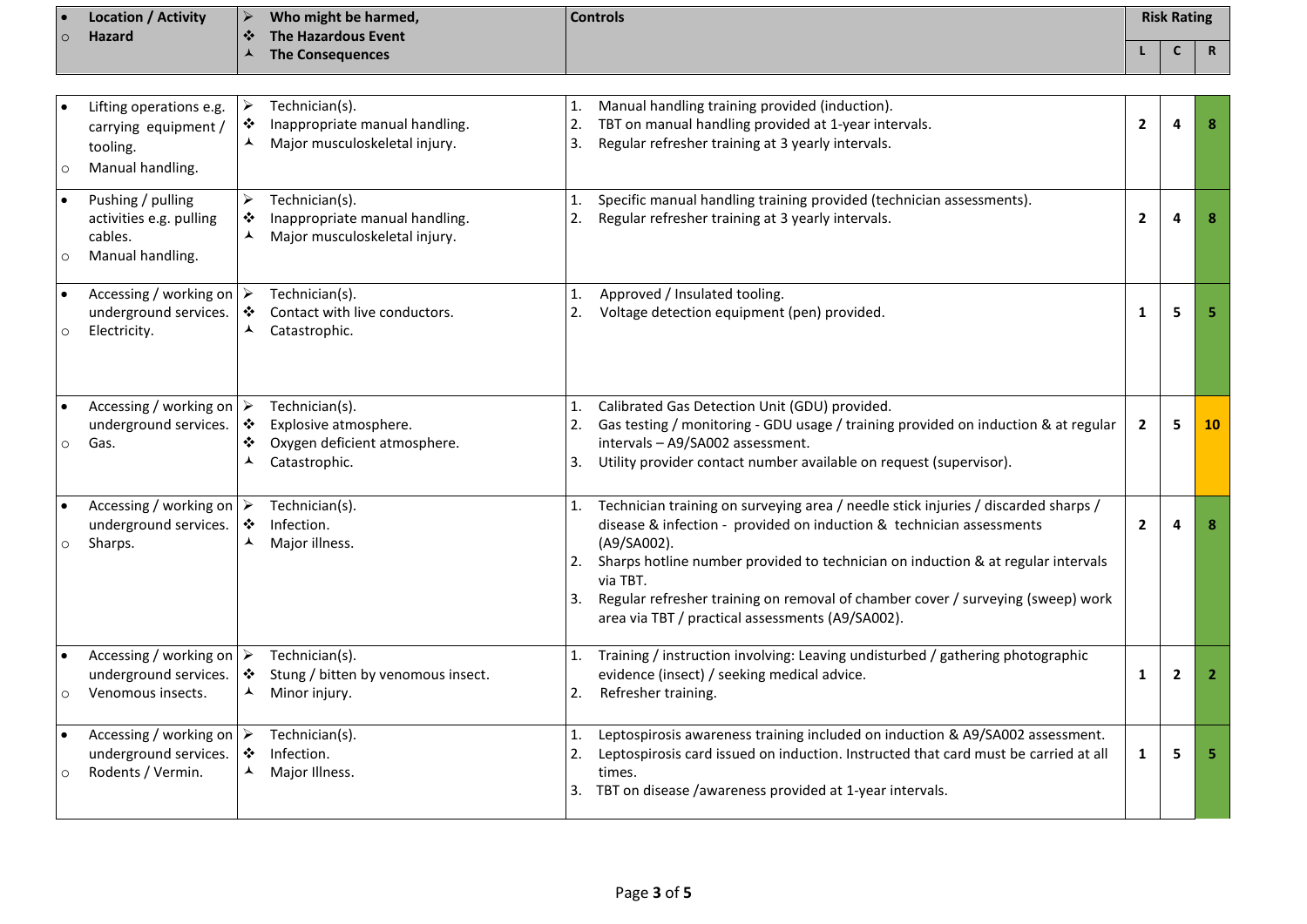| $\circ$      | Location / Activity<br>Hazard                                                                              | ➤<br>❖                          | Who might be harmed,<br><b>The Hazardous Event</b>                                                                     |                                  | <b>Controls</b>                                                                                                                                                                                                                                                                                                                                                                                                                                          |                | <b>Risk Rating</b> |             |
|--------------|------------------------------------------------------------------------------------------------------------|---------------------------------|------------------------------------------------------------------------------------------------------------------------|----------------------------------|----------------------------------------------------------------------------------------------------------------------------------------------------------------------------------------------------------------------------------------------------------------------------------------------------------------------------------------------------------------------------------------------------------------------------------------------------------|----------------|--------------------|-------------|
|              |                                                                                                            | ▲                               | <b>The Consequences</b>                                                                                                |                                  |                                                                                                                                                                                                                                                                                                                                                                                                                                                          |                | C                  | $\mathbf R$ |
|              |                                                                                                            |                                 |                                                                                                                        |                                  |                                                                                                                                                                                                                                                                                                                                                                                                                                                          |                |                    |             |
| O            | Accessing / working on $\triangleright$<br>underground services.<br>Exposed chamber.                       | ➤<br>❖<br>⋏                     | Technician(s).<br>General public.<br>Falling into chamber.<br>Major injury.                                            | 2.<br>3.<br>4.                   | Training provided on safe removal of chamber cover / guarding exposed chamber.<br>Technician assessments on safety underground (A9/SA002).<br>Gate guards / barriers provided.<br>Sandbags issued for adverse weather conditions i.e. wind.<br>Refresher training provided at regular intervals.                                                                                                                                                         | $\overline{2}$ | 5                  | <b>10</b>   |
| $\circ$      | Accessing / working on $\triangleright$<br>underground services.<br>Silted/flooded<br>chamber.             | ❖<br>⅄                          | Technician(s).<br>Infection.<br>Major illness.                                                                         | 1.<br>2.<br>3.<br>4.             | Training / instruction provided on safety underground assessment (A9/SA002) i.e.<br>identification of pure & polluted water.<br>Instruction provided on removing excess water from chamber (A9/SA002).<br>Water test kit provided.<br>If chamber is 'silted' then advised to inform supervisor & request civils cleanse.<br>If flooded & volume is $>5m^3$ & is deemed as polluted, stop work & contact<br>supervisor for tank disposal (Gully emptier). | 1              | 4                  |             |
| $\circ$      | Accessing / working on $\triangleright$<br>underground services.<br>Lifting / removal of<br>chamber cover. | ❖<br>⋏<br>⋏                     | Technician(s).<br>Inappropriate manual handling.<br>Major musculoskeletal injury.<br>Major crush injury - foot / hand. | 1.<br>2.<br>3.<br>4.<br>5.<br>6. | Manual handling training provided (induction).<br>Training provided on safe removal of chamber cover (induction). Technician<br>assessments on safety underground (A9/SA002).<br>Correct chamber cover removal keys / associated equipment provided.<br>PPE provided e.g. steel toe capped footwear.<br>On site manual handling training.<br>Regular refresher training at 3 yearly intervals.                                                           | $\overline{2}$ | 4                  |             |
| $\circ$      | Accessing / working on $\triangleright$<br>underground services.<br>Cable.                                 | ➤<br>❖<br>⋗                     | Technician(s).<br>General public.<br>Slip / trip / fall over cable.<br>Major injury.                                   | 1.<br>2.<br>3.                   | Retain cable within working area (K8).<br>SLG provided e.g. gate guards / barriers.<br>Regular refresher training at 3 yearly intervals.                                                                                                                                                                                                                                                                                                                 | $\overline{2}$ |                    |             |
|              | Underground<br>Chamber / Confined<br>Space working                                                         | ➤<br>❖<br>❖                     | Technician<br>Explosive / oxygen deficient atmosphere<br>Falls from height                                             | 1.<br>2.<br>3.                   | NC2 City & Guilds Medium/high risk confined space training<br>Refresher confined space training every 2 years<br>Correct confined space equipment available (tripod, winch, harness, escape set,                                                                                                                                                                                                                                                         | $\overline{2}$ | 5                  | <b>10</b>   |
| O<br>$\circ$ | Gas<br>Unsecured chamber                                                                                   | ❖<br>▴                          | Drowning<br>Catastrophic                                                                                               | 4.                               | walkie talkies)<br>Calibrated GDU provided                                                                                                                                                                                                                                                                                                                                                                                                               | 3              | 5                  | 15          |
| O            | ladders<br>Flooding                                                                                        | ▴                               | Catastrophic injury<br>Catastrophic                                                                                    | 5.<br>6.<br>7.                   | Gas testing/GDU usage training provided in induction and at regular intervals.<br>Utility provider phone number supplied to technician.<br>Permit to Work completed before all confined space work                                                                                                                                                                                                                                                       | $\overline{2}$ | 5                  | <b>10</b>   |
| $\circ$      | Utilising power tools.<br>Electricity.                                                                     | $\blacktriangleright$<br>❖<br>⋏ | Technician(s).<br>Contact with live conductors.<br>Catastrophic.                                                       | 1.<br>2.                         | Detection equipment provided / utilised.<br>Training / assessments - operation of detection equipment (induction / A16).<br>Training / assessments - visual inspection / survey of area prior to drilling activities<br>(induction / A16).<br>Refresher training provided at regular intervals.                                                                                                                                                          | 1              | 5                  |             |